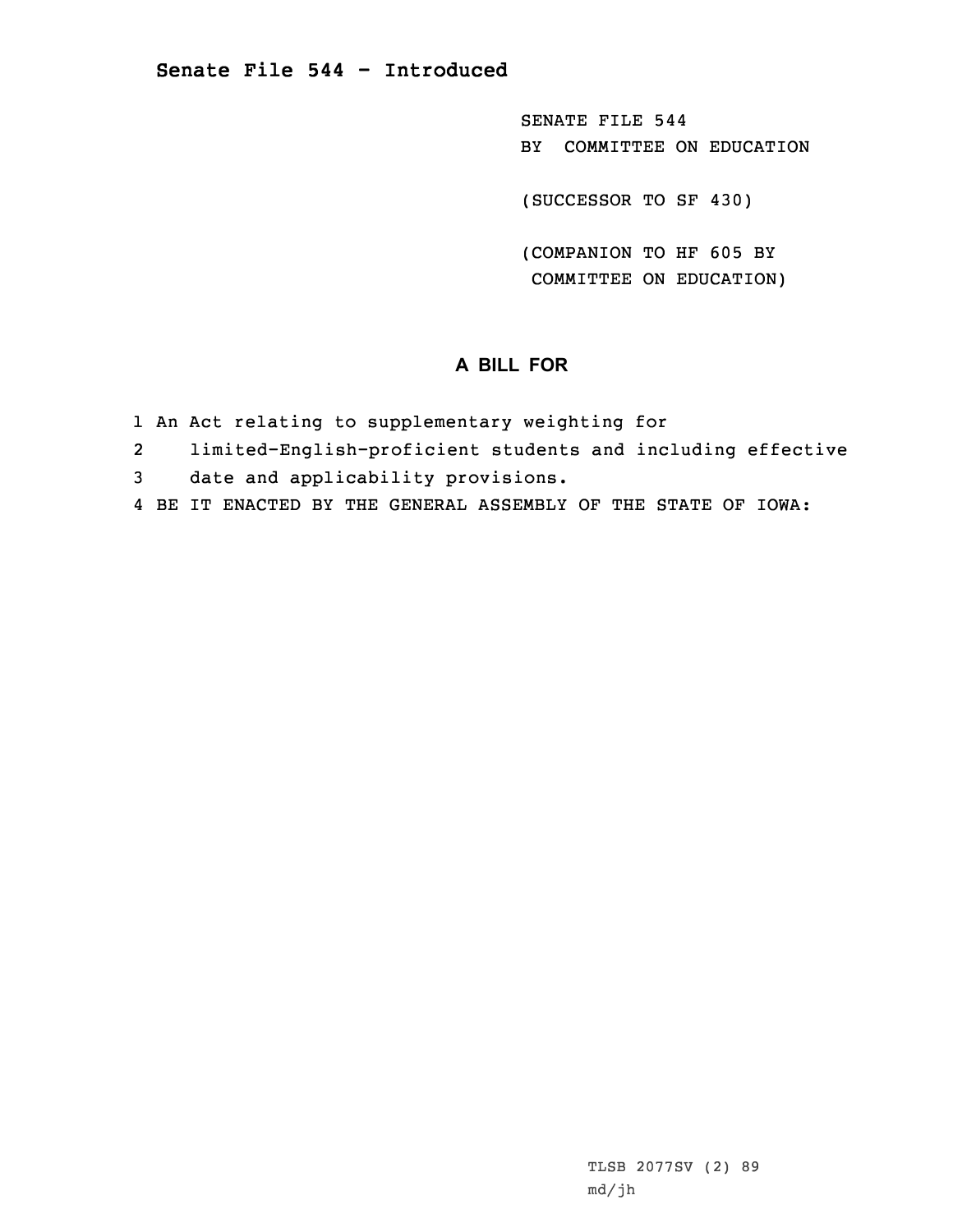1 Section 1. Section 280.4, subsection 1, Code 2021, is 2 amended to read as follows:

 1. *a.* The medium of instruction in all secular subjects taught in both public and nonpublic schools shall be the English language, except when the use of <sup>a</sup> world language is deemed appropriate in the teaching of any subject or when the student is limited English proficient. When the student is limited English proficient, both public and nonpublic schools shall provide special instruction, which shall include but need not be limited to either instruction in English as <sup>a</sup> second language or transitional bilingual instruction until the student is fully English proficient or demonstrates <sup>a</sup> functional ability to speak, read, write, and understand the English language.

 *b.* As used in this [section](https://www.legis.iowa.gov/docs/code/2021/280.4.pdf), *"limited English proficient"* means <sup>a</sup> student's language background is in <sup>a</sup> language other than English, and the student's proficiency in English is 18 such that the probability of the student's academic success in an English-only classroom is below that of an academically 20 successful peer with an English language background.:

21 (1) *"Fully English proficient"* means <sup>a</sup> student who is able to read, understand, write, and speak the English language 23 and to use English to ask questions, to understand teachers and reading materials, to test ideas, and to challenge what 25 is being asked in the classroom has attained a level of English-language skill in reading, writing, listening, and speaking to be proficient under the state's English language proficiency standards, as measured by the state-adopted assessment of English language proficiency as required by section 1111 of the federal Elementary and Secondary Education Act of 1965, as amended by the federal Every Student Succeeds Act, Pub. L. No. 114-95. (2) *"Intensive student"* means <sup>a</sup> limited-English-proficient student who, even with support, is not proficient under the

<sup>35</sup> state's English language proficiency standards, as measured by

LSB 2077SV (2) 89  $md/jh$   $1/3$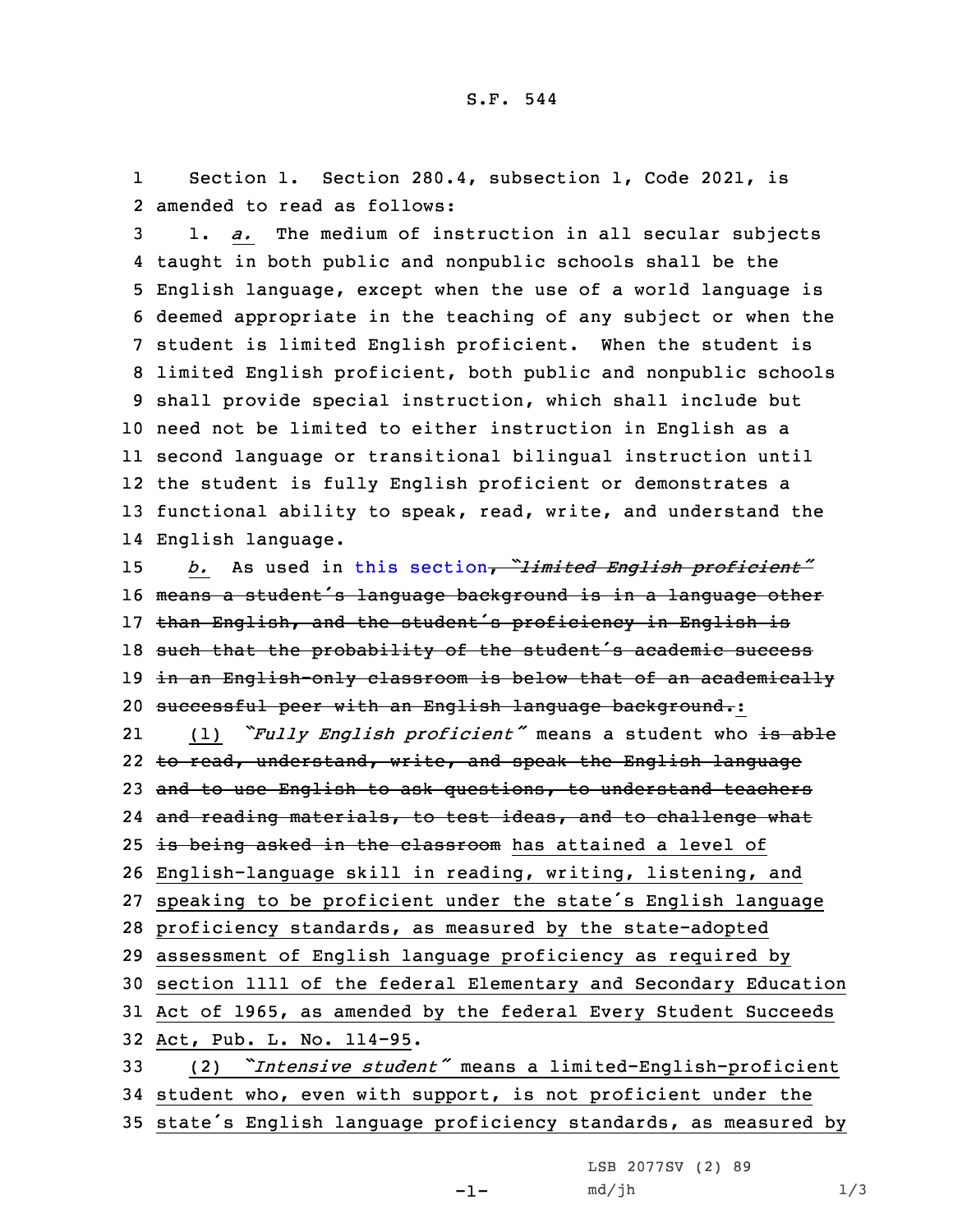## S.F. 544

 the state-adopted assessment of English language proficiency. 2 (3) *"Intermediate student"* means <sup>a</sup> limited-English-proficient student who, either with or without support, approaches being proficient under the state's English language proficiency standards, as measured by the state-adopted assessment of English language proficiency. (4) *"Limited English proficient"* means <sup>a</sup> student's language background is in <sup>a</sup> language other than English, and the student's proficiency in English is such that the probability of the student's academic success in an English-only classroom is below that of an academically successful peer with an English language background. Each limited-English-proficient student shall be identified as either an intensive student or an intermediate student. Sec. 2. Section 280.4, subsection 3, paragraph a, Code 2021, is amended to read as follows: *a.* In order to provide funds for the excess costs of instruction of limited English proficient students specified in paragraph *"b"* above the costs of instruction of pupils in <sup>a</sup> 20 regular curriculum, students each limited-English-proficient 21 student identified as <del>limited English proficient</del> an intensive 22 student shall be assigned an additional weighting of <del>twenty-two</del> twenty-six hundredths, each limited-English-proficient student identified as an intermediate student shall be assigned 25 an additional weighting of twenty-one hundredths, and that the applicable weighting shall be included in the weighted enrollment of the school district of residence for <sup>a</sup> period not exceeding five years as provided in paragraph *"b"*. However, the school budget review committee may grant supplemental aid or <sup>a</sup> modified supplemental amount to <sup>a</sup> school district to continue funding <sup>a</sup> program for students after the expiration of the five-year period. Sec. 3. APPLICABILITY. This Act applies to school budget years beginning on or after July 1, 2021. Sec. 4. EFFECTIVE DATE. This Act, being deemed of immediate

 $-2-$ 

LSB 2077SV (2) 89  $md/jh$  2/3